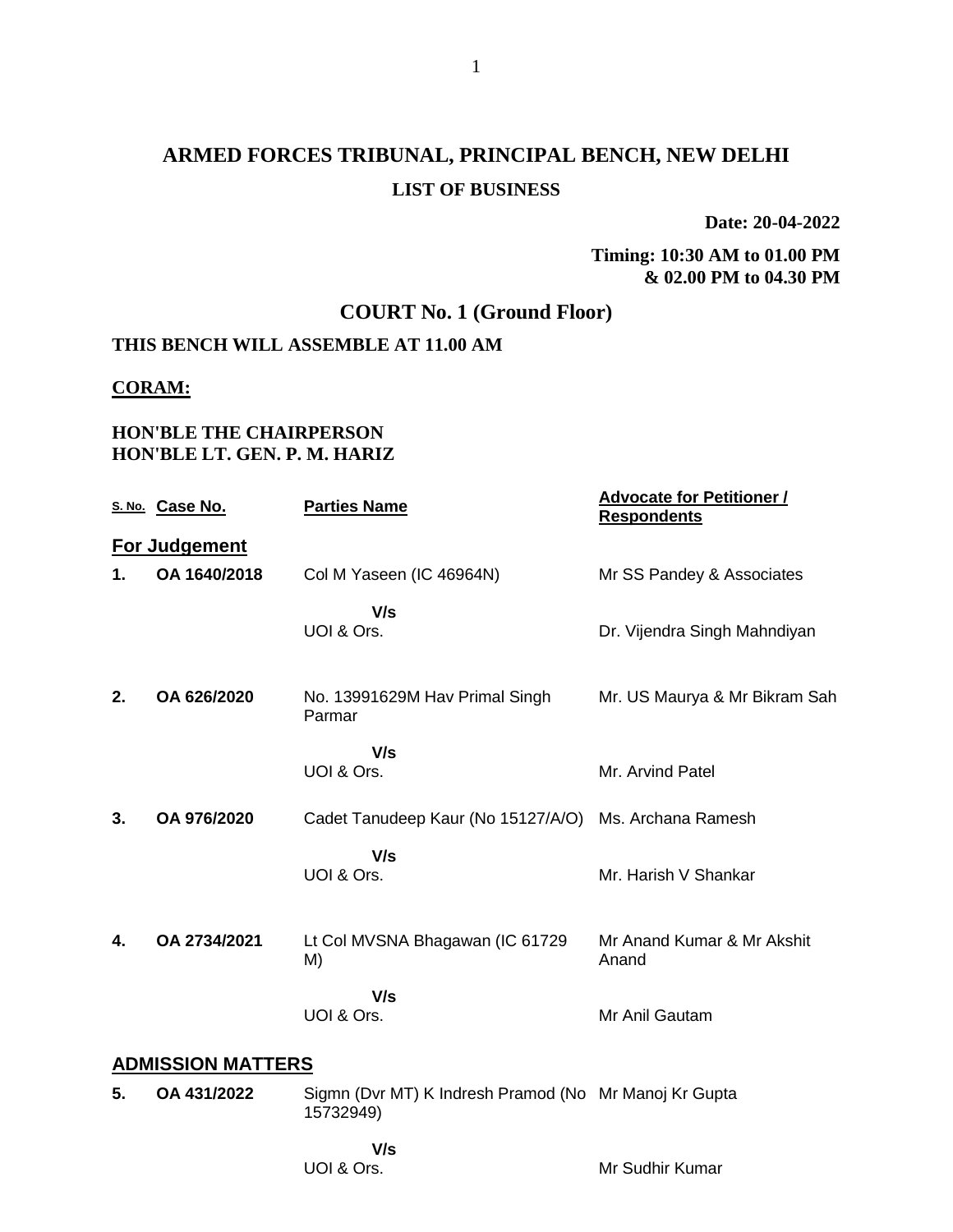| 6.  | OA 661/2022                        | MR-05578M Brig Khushi Ram Rathi                              | Mr S S Pandey & Associates            |
|-----|------------------------------------|--------------------------------------------------------------|---------------------------------------|
|     |                                    | V/s<br>UOI & Ors.                                            | Mr Rajesh Kumar Das                   |
| 7.  | OA 762/2022                        | LAC Ashish Khaiwal (991059)                                  | Mr Manoj Kr Gupta                     |
|     |                                    | V/s<br>UOI & Ors.                                            | None                                  |
| 8.  | OA 769/2022<br>with                | Ex CH EA (R) Arun Dhama (550127-R) Mr Ved Prakash & Devendra | Kumar                                 |
|     | MA 995/2022                        | V/s<br>UOI & Ors.                                            | None                                  |
| 9.  | OA 770/2022<br>with<br>MA 996/2022 | Hony Capt Vir Singh (Retd) (JC<br>519852 M)                  | Mr BP Vaishnav                        |
|     |                                    | V/s<br>UOI & Ors.                                            | None                                  |
| 10. | OA 772/2022<br>with                | Ex Nb/Ris Raj Singh (JC 797804 H)                            | Mr Ved Prakash & Mr Devendra<br>Kumar |
|     | MA 994/2022                        | V/s<br>UOI & Ors.                                            | None                                  |
| 11. | OA 775/2022                        | Ex Hav Ram Prakash Singh<br>$(15414518-Y)$                   | Mr Randhir Singh Kalkal               |
|     |                                    | V/s<br>UOI & Ors.                                            | None                                  |
| 12. | OA 776/2022                        | JC-388680K Nb Sub (OSS) Bidyut<br>Karmakar                   | Mr SS Pandey & Associates             |
|     |                                    | V/s<br>UOI & Ors.                                            | None                                  |
| 13. | OA 777/2022                        | Sub/MT Lakhan Singh Gurjar (JC<br>672482)                    | Mr Manoj Kr Gupta                     |
|     |                                    | V/s<br>UOI & Ors.                                            | None                                  |
| 14. | OA 778/2022                        | JC-NYA 15672104F Nb Sub (OSS)<br>Ramesh Patgar               | Mr SS Pandey & Associates             |
|     |                                    | V/s<br>UOI & Ors.                                            | None                                  |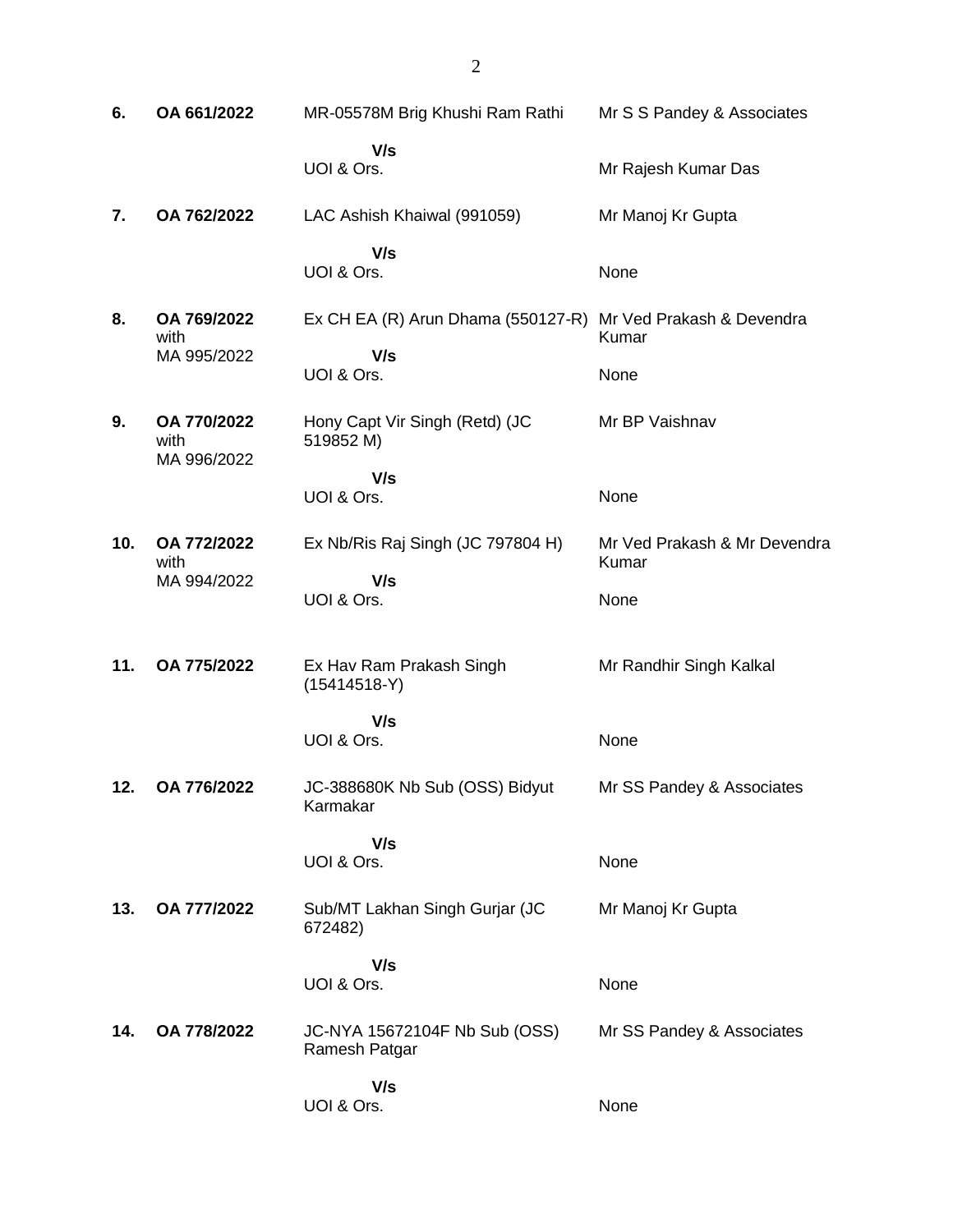| 15. | OA 779/2022                         | JC-256431H Ex Sub Babu Lal                                                  | Mr Randhir Singh Kalkal                      |
|-----|-------------------------------------|-----------------------------------------------------------------------------|----------------------------------------------|
|     |                                     | V/s<br>UOI & Ors.                                                           | None                                         |
| 16. | OA 780/2022                         | Ex Hav ACP-1 Bhim Singh (15118174- Mr Randhir Singh Kalkal<br>K)            |                                              |
|     |                                     | V/s<br>UOI & Ors.                                                           | None                                         |
| 17. | OA 781/2022                         | Nk Amin Chand (No 14391047 L)                                               | Mr US Maurya                                 |
|     |                                     | V/s<br>UOI & Ors.                                                           | None                                         |
| 18. | OA 785/2022<br>with<br>MA 1006/2022 | Smt Shashi Devi Widow of Late RFN<br>OM Parkash (2879911)                   | Mr Virender Singh Kadian                     |
|     |                                     | V/s<br>UOI & Ors.                                                           | None                                         |
| 19. | OA 786/2022<br>with<br>MA 1007/2022 | Ex Nk (DSC) Pratap Kumar Mohanty<br>(No 10260342 Y)                         | Mr Ved Prakash & Devendra<br>Kumar           |
|     |                                     | V/s<br>UOI & Ors.                                                           | None                                         |
| 20. | OA 787/2022<br>with<br>MA 1008/2022 | CPO HS Kishor Kumar (Retd)<br>$(152606-H)$                                  | Mr Ramniwas Bansal                           |
|     |                                     | V/s<br>UOI & Ors.                                                           | None                                         |
| 21. | OA 788/2022<br>with<br>MA 1009/2022 | Sgt Yogendra Singh (Retd) (775995-R)<br>V/s                                 | Mr Ajeet Yadav & Banvendra<br>Singh Gandhar  |
|     |                                     | UOI & Ors.                                                                  | None                                         |
| 22. | OA 789/2022<br>with<br>MA 1010/2022 | Mrs Santosh Gupta Wd/o (683449-F)<br>Late JWO Pradeep Kumar Gupta<br>(Retd) | Mr A K Chaudhary                             |
|     |                                     | V/s<br>UOI & Ors.                                                           | None                                         |
| 23. | OA 790/2022<br>with                 | Ex JWO Harindra Singh (683417-H)                                            | Mr Ajeet Yadav & Banvenddra<br>Singh Gandhar |
|     | MA 1011/2022                        | V/s<br>UOI & Ors.                                                           | None                                         |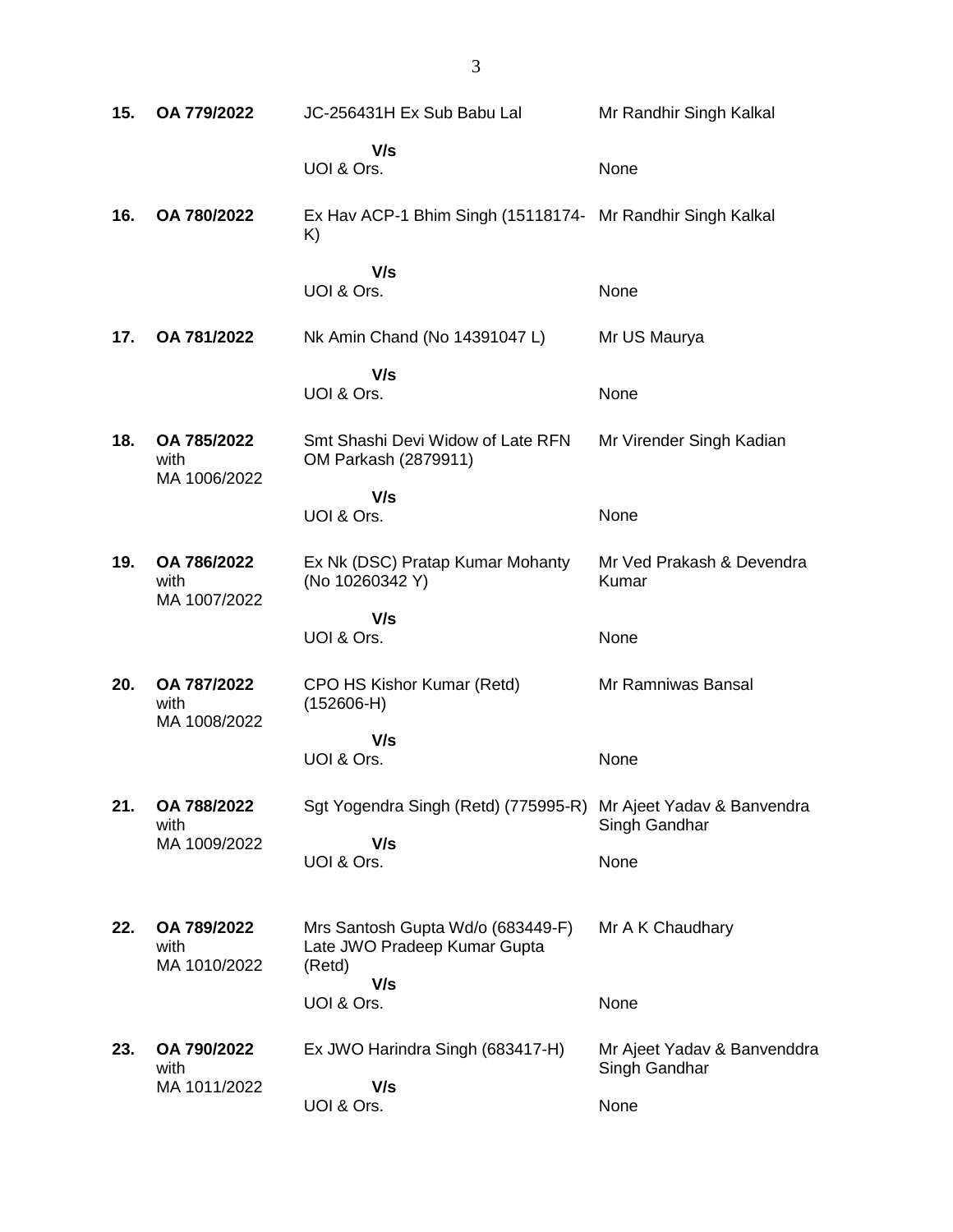| 24. | OA 791/2022<br>with<br>MA 1012/2022 | Smt Daku Devi Wd/o Late L/Nk Khinya Mr Virender Singh Kadian<br>Ram (6877493-Y) |                                    |
|-----|-------------------------------------|---------------------------------------------------------------------------------|------------------------------------|
|     |                                     | V/s                                                                             |                                    |
|     |                                     | UOI & Ors.                                                                      | None                               |
| 25. | OA 795/2022                         | Ex Wo Gokulananda Lenka (628276-<br>N)                                          | Mr Bijendra Kumar Pathak           |
|     |                                     | V/s<br>UOI & Ors.                                                               | None                               |
| 26. | OA 796/2022                         | Gp Capt CK Vinay (Retd) (No 22942<br>R)                                         | Mr SS Pandey                       |
|     |                                     | V/s                                                                             |                                    |
|     |                                     | UOI & Ors.                                                                      | None                               |
| 27. | OA 797/2022                         | Lt Col Subhash Chander (Retd) (IC<br>54467 Y)                                   | Mr Pushpendra Kumar Dhaka          |
|     |                                     | V/s                                                                             |                                    |
|     |                                     | UOI & Ors.                                                                      | None                               |
| 28. | OA /2022<br>(Dy No 2055/2022)       | 13884028K Ex Hav Hony Nb Sub Brij                                               | Mr Virender Singh Kadian           |
|     |                                     | Pal Singh<br>V/s                                                                | None                               |
|     |                                     | UOI & Ors.                                                                      |                                    |
|     | <b>MA (EXECUTION)</b>               |                                                                                 |                                    |
| 29. | MA 983/2022<br>in<br>OA 2574/2021   | Ex Nk (DSC) Nagendra Thakur<br>(14243638 A)                                     | Mr Ved Prakash & Devendra<br>Kumar |
|     |                                     | V/s                                                                             |                                    |
|     |                                     | UOI & Ors                                                                       | None                               |
| 30. | MA 998/2022<br>ın                   | EX L/Nk Hari Chand (417448-N)                                                   | Mr Virender Singh Kadian           |
|     | OA 1692/2018                        | V/s                                                                             |                                    |
|     |                                     | UOI & Ors                                                                       | Mr Prabodh Kumar                   |
| 31. | MA 1000/2022                        | Sgt Kuldeep Kumar Vibhuti (928257-B) Mr Ankur Chhibber                          |                                    |
|     | in.<br>OA 2716/2021                 | V/s                                                                             |                                    |
|     |                                     | UOI & Ors                                                                       | Mr. Harish V Shankar               |
| 32. | MA 1022/2022                        | Nb Sub Vinod Prasad                                                             | Applicant in Person                |
|     | ın<br>OA 159/2017                   | V/s                                                                             |                                    |
|     |                                     | UOI & Ors                                                                       | Mr. Avdhesh Kumar Singh            |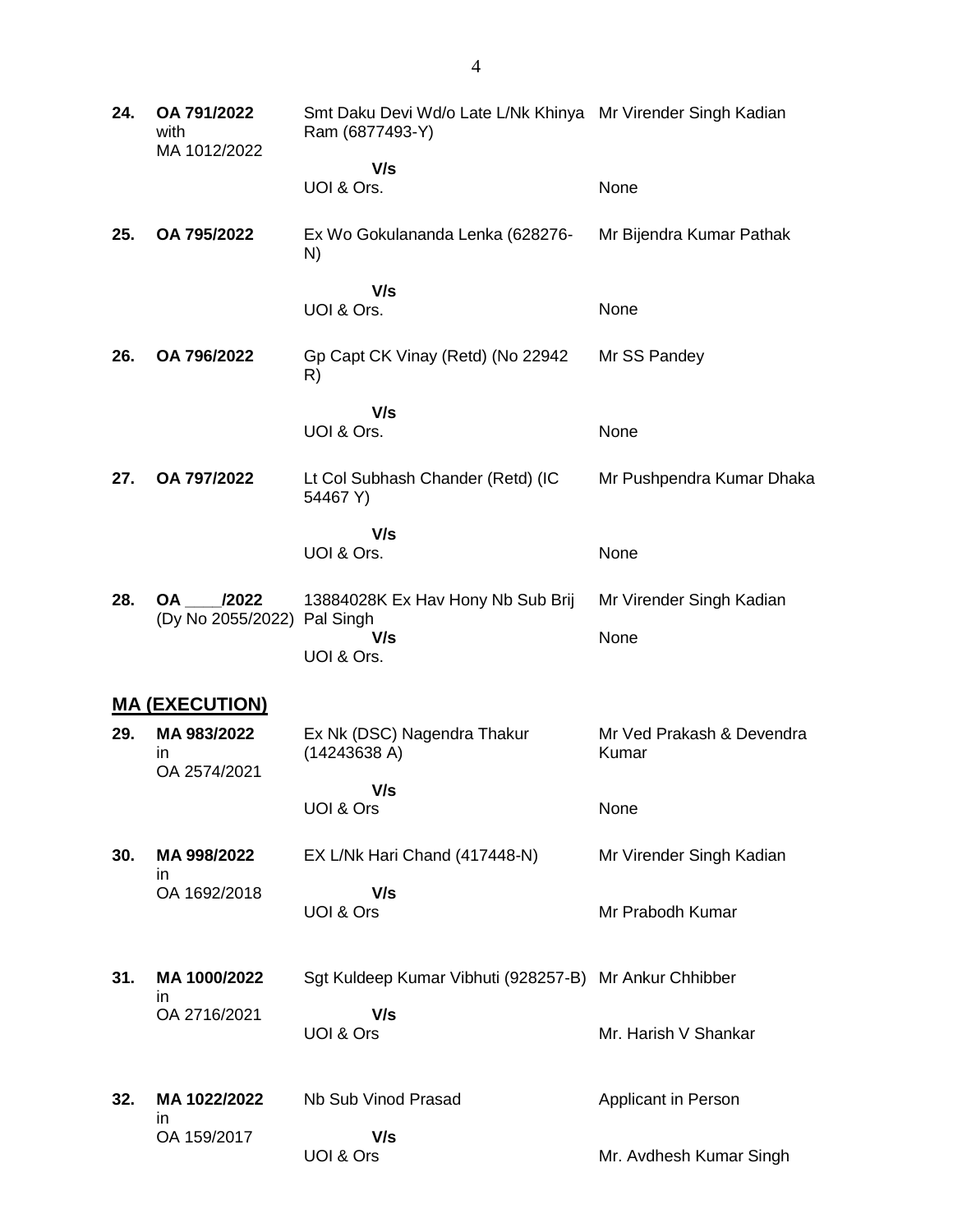### **MA (OTHERS)**

| 33. | MA 1002/2022<br>ın                               | IC-52786M Col Rajnish Bhandari             | Ms Neela Gokhale                             |
|-----|--------------------------------------------------|--------------------------------------------|----------------------------------------------|
|     | OA 261/2021                                      | V/s<br>UOI & Ors                           | Mr Harish V Shankar                          |
| 34. | MA 1015/2022<br>ın                               | Brig Gopal Mohan Atri (IC-49438 A)         | Mr Indra Sen Singh                           |
|     | OA 2663/2021                                     | V/s<br>UOI & Ors                           | Gp Capt Karan Singh Bhati, Sr<br><b>CGSC</b> |
| 35. | MA 1016/2022<br>ın                               | IC-41475Y Maj Gen Naveen Kumar<br>Airy     | Mr Indra Sen Singh                           |
|     | OA 601/2019                                      | V/s<br>UOI & Ors                           | Gp Capt Karan Singh Bhati, Sr<br><b>CGSC</b> |
| 36. | MA 1017/2022<br>ın                               | Ex Lt Col Prawin Kumar                     | Mr S S Pandey & Associates                   |
|     | OA 489/2010                                      | V/s<br>UOI & Ors                           | Mr Anil Gautam Sr CGSC                       |
| 37. | MA 1018/2022                                     | SL-04807A Lt Col Jitendra Singh            | Mr Indra Sen Singh                           |
|     | ın<br>OA 1363/2020                               | V/s<br>UOI & Ors                           | Dr Vijendra Singh Mahndiyan                  |
| 38. | MA 1019/2022<br>in                               | Wg Cdr MK Badruddin (Retd) (No<br>21902 F) | Mr. S S Pandey                               |
|     | MA 2131/2019 &<br>2132/2019<br>in<br>OA 466/2015 | V/s<br>UOI & Ors                           | Gp Capt Karan Singh Bhati                    |
| 39. | MA 1020/2022<br>in                               | IC-43180F Col Sunil Kumar Sarin            | Mr Aditya Singh Puar & Mr<br>Shobhit Shukla  |
|     | OA 252/2017                                      | V/s<br>UOI & Ors                           | Mr Avdhesh Kumar Singh                       |
| 40. | MA 1028/2022<br>in                               | C-47701F Maj Gen Vikas Saini               | Mr Rajiv Manglik                             |
|     | OA 1969/2020                                     | V/s<br>UOI & Ors                           | Mr. Harish V Shankar                         |
|     | <b>PART HEARD</b>                                |                                            |                                              |
| 41. | OA 1020/2021                                     | (41185 A) Rear Admiral R Sreenivas         | Mr Ankur Chhibber                            |
|     |                                                  | V/s<br>UOI & Ors.                          | Mr. Harish V Shankar                         |